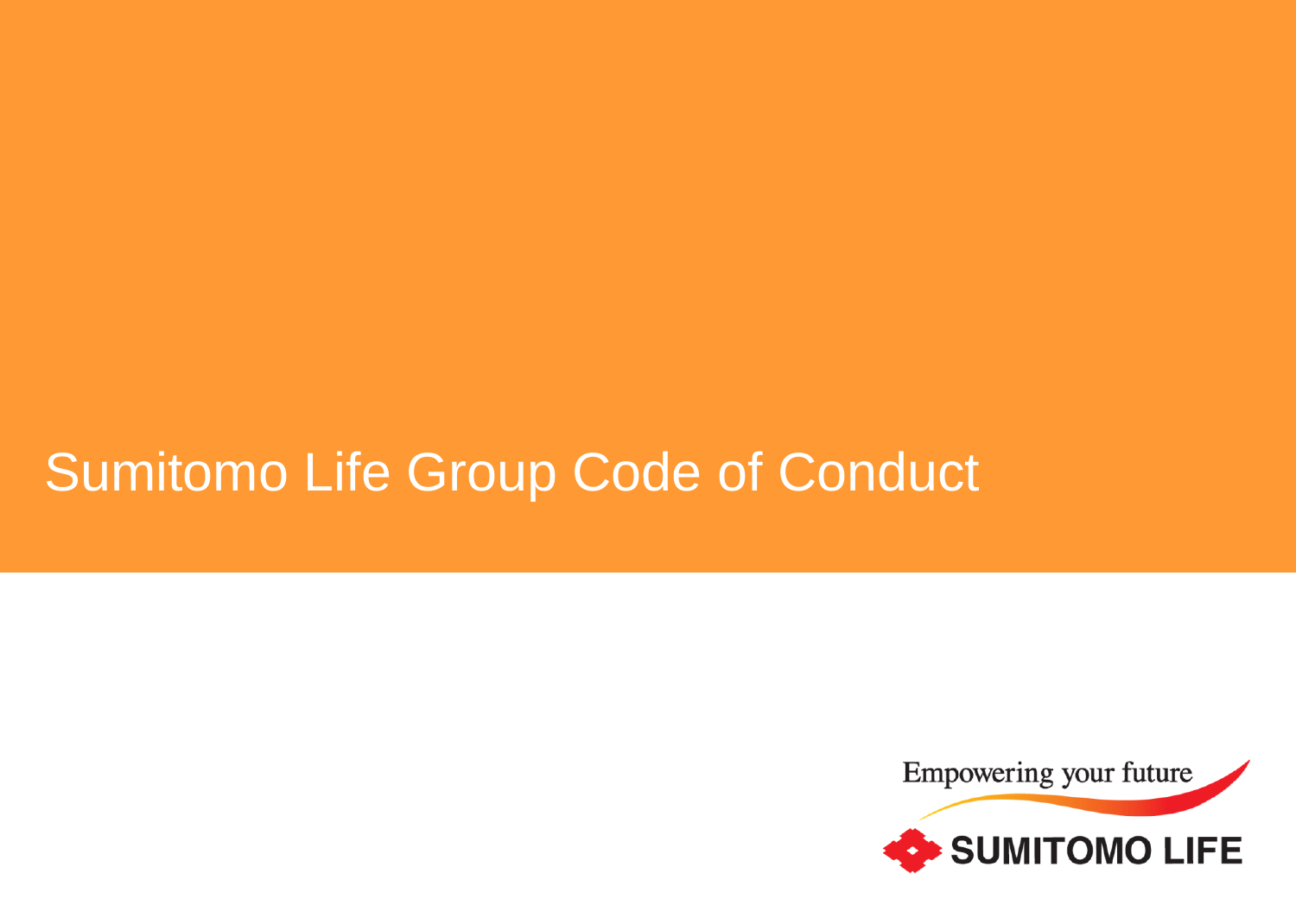## Message from the President

The Sumitomo Life Group Code of Conduct consists of behavior guidelines for executives and employees of the Sumitomo Life Group and provides the basis for the entire Group to conduct ethical and responsible business activities.

Since the environment in which we operate is continually changing, even if the best rule is determined at a point in time, the definition of what is the best will keep changing with the changes in the environment. Therefore, it is essential that we have the ability to comprehend the social environment in a timely and appropriate manner, and exercise sound judgment. In this regard, the Code of Conduct is especially useful.

The Code of Conduct urges us to check daily whether our behavior is appropriate from three perspectives: "customers," "society," and "coworkers." This approach allows us to grasp the orientation of the era, while always being attentive to the perspectives of customers and society, as we advance steadily, with each of us enhancing his or her human value.

While individuals' initiatives, regardless of their positions, are of course important for cultivating a good corporate culture, managerial personnel are expected to play greater roles and assume greater responsibility in this regard. First and foremost, top management should set an example and middle management should demonstrate exemplary behavior in the course of daily work.

Considering the nature of the company Sumitomo Life aspires to be, I wish to emphasize four core values expressed by four Chinese characters, all of which are read as "shin" in Japanese: "信 (trust)," "深 (depth)," "新 (innovation)," and "進 (progress)." Thorough implementation of the Code of Conduct is the basis for Sumitomo Life to earn trust (信), which, I believe, will lead to depth (深), innovation (新), and progress (進). I urge all our executives and employees to act in compliance with the Code of Conduct to secure the trust and confidence of our customers and society.



Yukinori Takada Representative Executive Officer, President & Chief Executive Officer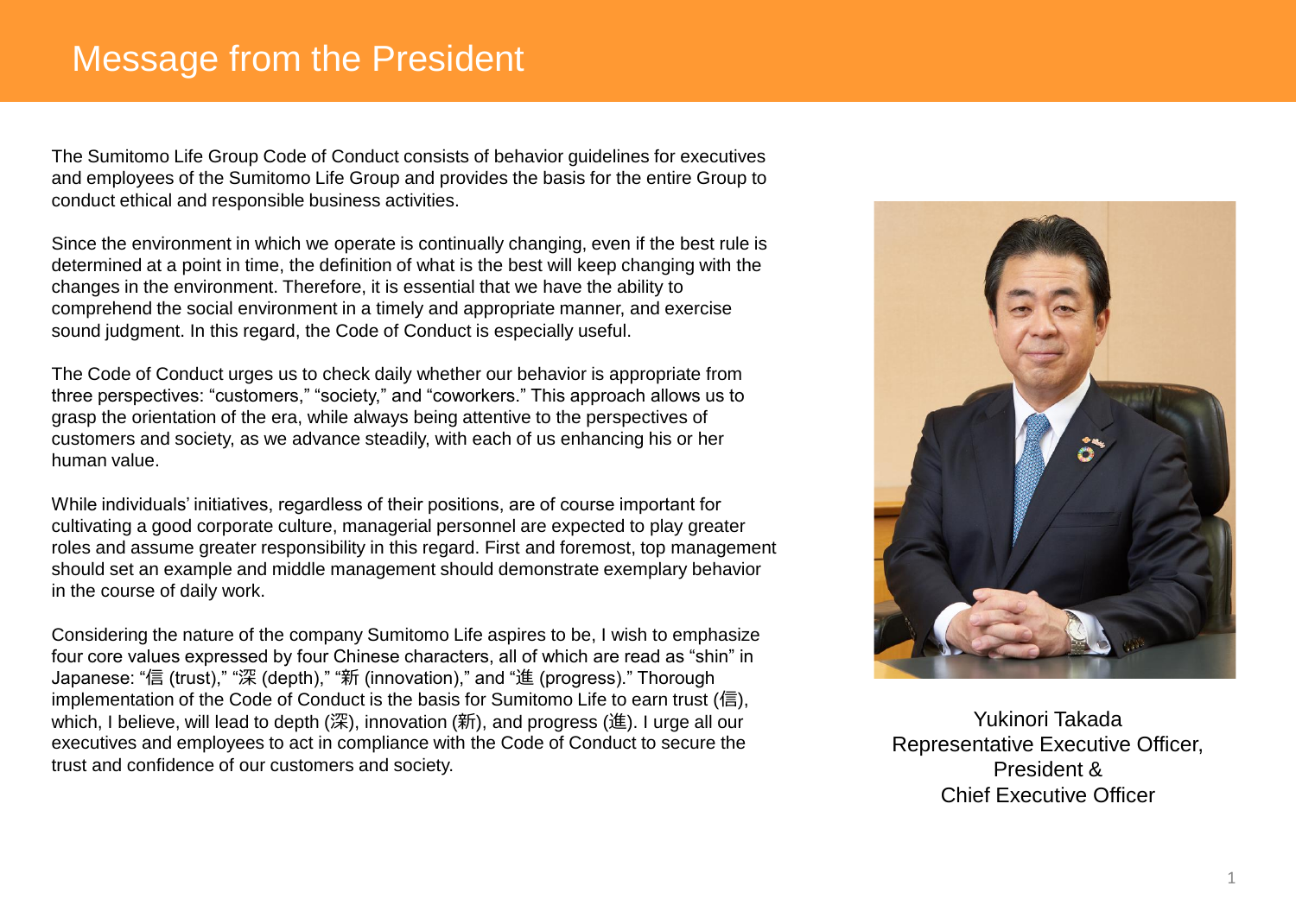|                                                                                                                                                                     | <b>P1</b>      |
|---------------------------------------------------------------------------------------------------------------------------------------------------------------------|----------------|
|                                                                                                                                                                     | P <sub>3</sub> |
| Step 1: Understand the Sumitomo Life Operating Policy (Our Mission, Vision and Values)                                                                              | $-$ P4         |
| Step 2: Check Your Behavior Using the Code of Conduct Checklist                                                                                                     | <b>P5</b>      |
| Step 2+: If You are in a Managerial Position, Check the Managers' Dos and Don'ts                                                                                    | P <sub>9</sub> |
| If a Problem Occurs                                                                                                                                                 | <b>P10</b>     |
| Step 3: Put the Sumitomo Life Group Code of Conduct into Practice <b>For Allegan Step 3:</b> Put the Sumitomo Life Group Code of Conduct into Practice <b>Frame</b> | <b>P11</b>     |
| <b>Code of Conduct and Customer-oriented Approach-</b>                                                                                                              | <b>P14</b>     |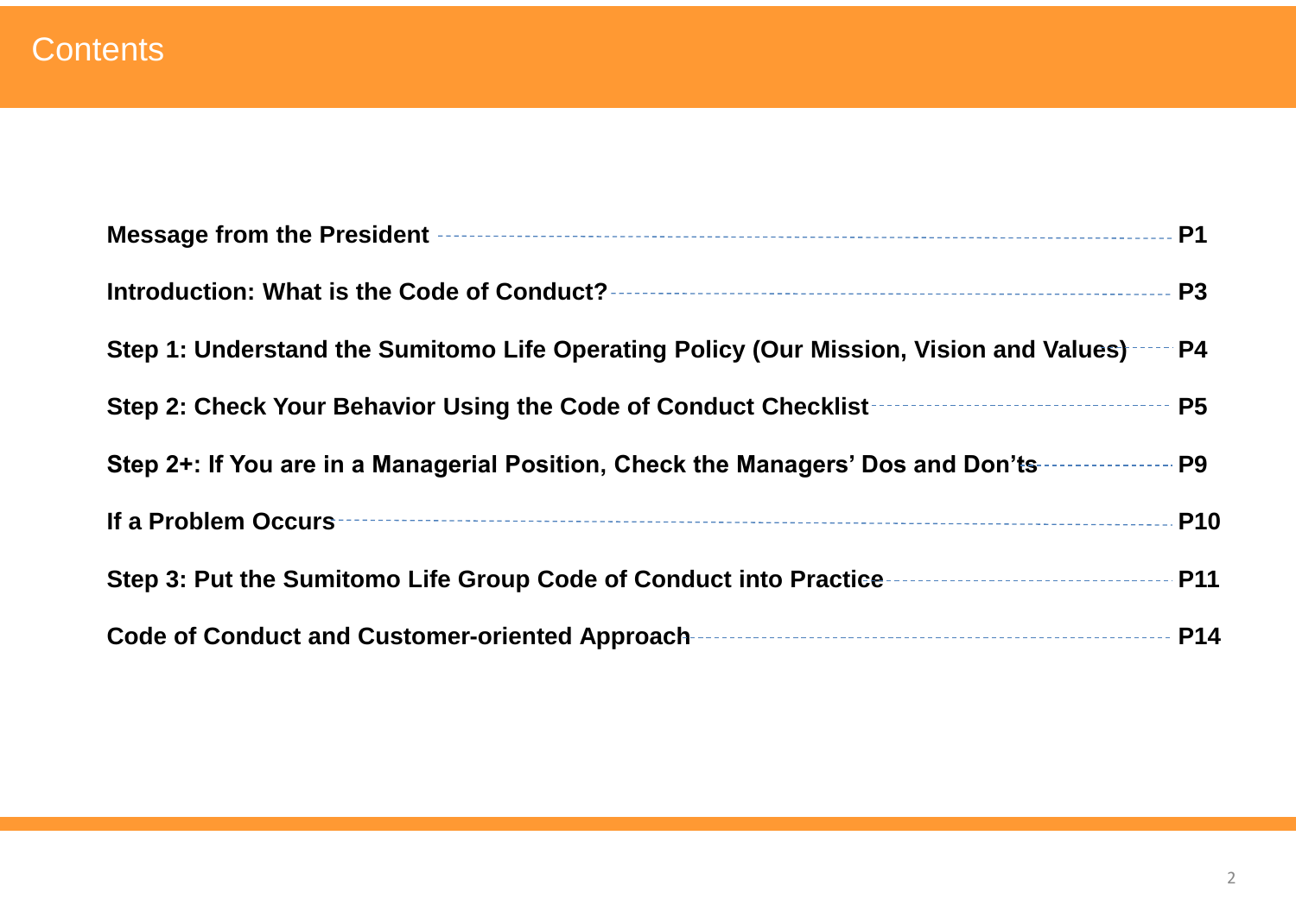## **What is the Code of Conduct?**

We have formulated the code of conduct for our executives and employees to ensure that they will put our operating policy into practice through their conduct.

The Sumitomo Life Group has established the Sumitomo Life Group Code of Conduct (Pages 11-13 for the contents) as a set of guidelines for Sumitomo Life Group companies and their executives and employees to follow in a highly ethical manner .

In order to facilitate implementation of the Sumitomo Life Group Code of Conduct, the Code of Conduct Checklist (Page 5) has been established, which provides common criteria on how each executive and employee should think, decide, and act in the course of daily work. If you are not sure, use the Code of Conduct Checklist to review your behavior. If you are in a managerial position, you have a greater role and greater responsibility. Take a close look at the Managers' Do's and Don'ts (Page 9) and be a role model. (If the Group company with which you are affiliated has more specific guidelines etc., please refer to them, too.)

If a problem occurs or if you have any concerns, it is important that you seek advice or report to your superior etc. without delay.

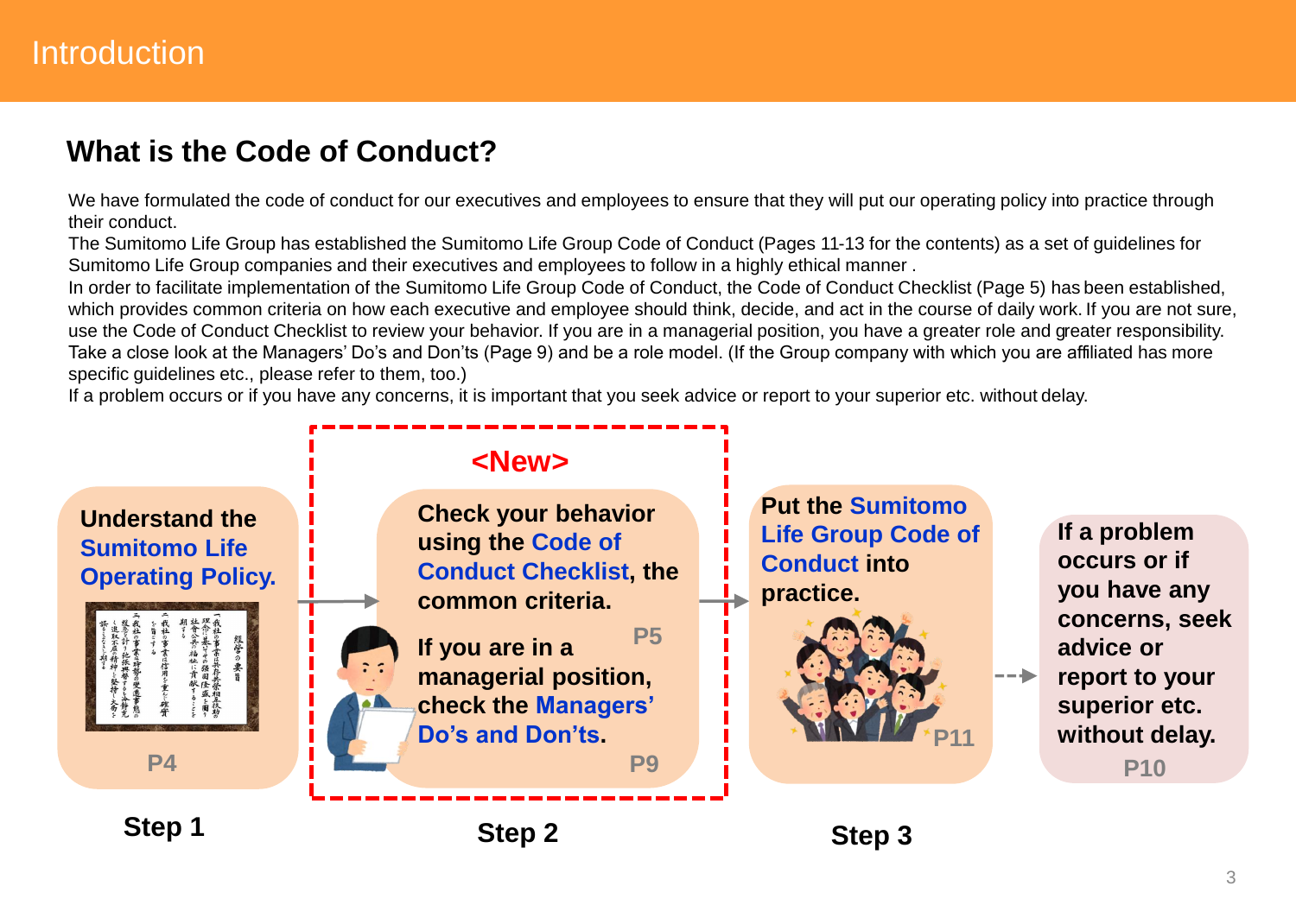## Step 1: Understand the Sumitomo Life Operating Policy (Our Mission, Vision and Values)

The Sumitomo Life Operating Policy consists of the **"Management Policy"** at the apex, which is the Company's corporate philosophy; the "Sustainability Management Policy," which stipulates the Company's universal mission stated in the Management Policy from a sustainability perspective; and the "Sumitomo Life Brand Vision" ; and the **"Sumitomo Life Brand Vision"** presenting the "image of what the Company should be from the customer's perspective," which is what the Company aims to become over the medium to long term.

#### **■Corporate Philosophy■**

#### **Management Policy**

The Management Policy, which is the Company's corporate philosophy, was established in 1952 by articulating the Company's basic management policy, which had been maintained unwritten over many years.

In the Management Policy, it is stated clearly that we strive to "contribute to the advancement of social and public welfare" through the insurance business. Sumitomo Life's Management Policy inherits Sumitomo's business philosophy, which is based on *Monjuin Shiigaki* (Founder's Precepts) and the Business Principles stated in the Rules Governing the House of Sumitomo. *Monjuin Shiigaki* is a letter written by Masatomo Sumitomo, the founder of the House of Sumitomo, some 400 years ago, that offers guidance on how a merchant should conduct business.

#### **Sustainability Management Policy**

**Through the sound operation and development of the insurance business, Sumitomo Life will contribute to the realization of a society of affluence, vitality, health, and longevity.**

Guided by our purpose of contributing to the advancement of social and public welfare, we contribute to the realization of a sustainable society through the honest business operations and efforts to solve social and environmental issues, and aim to be a company that is trusted and supported by our customers and other stakeholders, and that grows sustainably and stably.

#### **Management Policy**

- 1. Based upon the concepts of coexistence, coprosperity and mutual support, we strive to strengthen and expand our business, while contributing to the advancement of social and public welfare.
- 2. Creditworthiness and steadiness will be the foundation for the execution of our business.
- 3. We will always remain composed in judgment and retain a progressive and indomitable spirit, responding to changes in our environment and keeping abreast of the times.

#### **■Mission■ ■Medium- to Long-term Vision■**

#### **Sumitomo Life Brand Vision**

#### **"Four Advanced Values" to empower the future of our customers**

- ➢ Consistently and continuously provide advanced consulting and services
- ➢ Offer advanced products to enable customers to live vigorously
- ➢ Aim at achieving impressive customer service that always exceeds customers' expectations
- ➢ Provide an evolving support program to encourage a "healthy life" and "rich and happy golden years"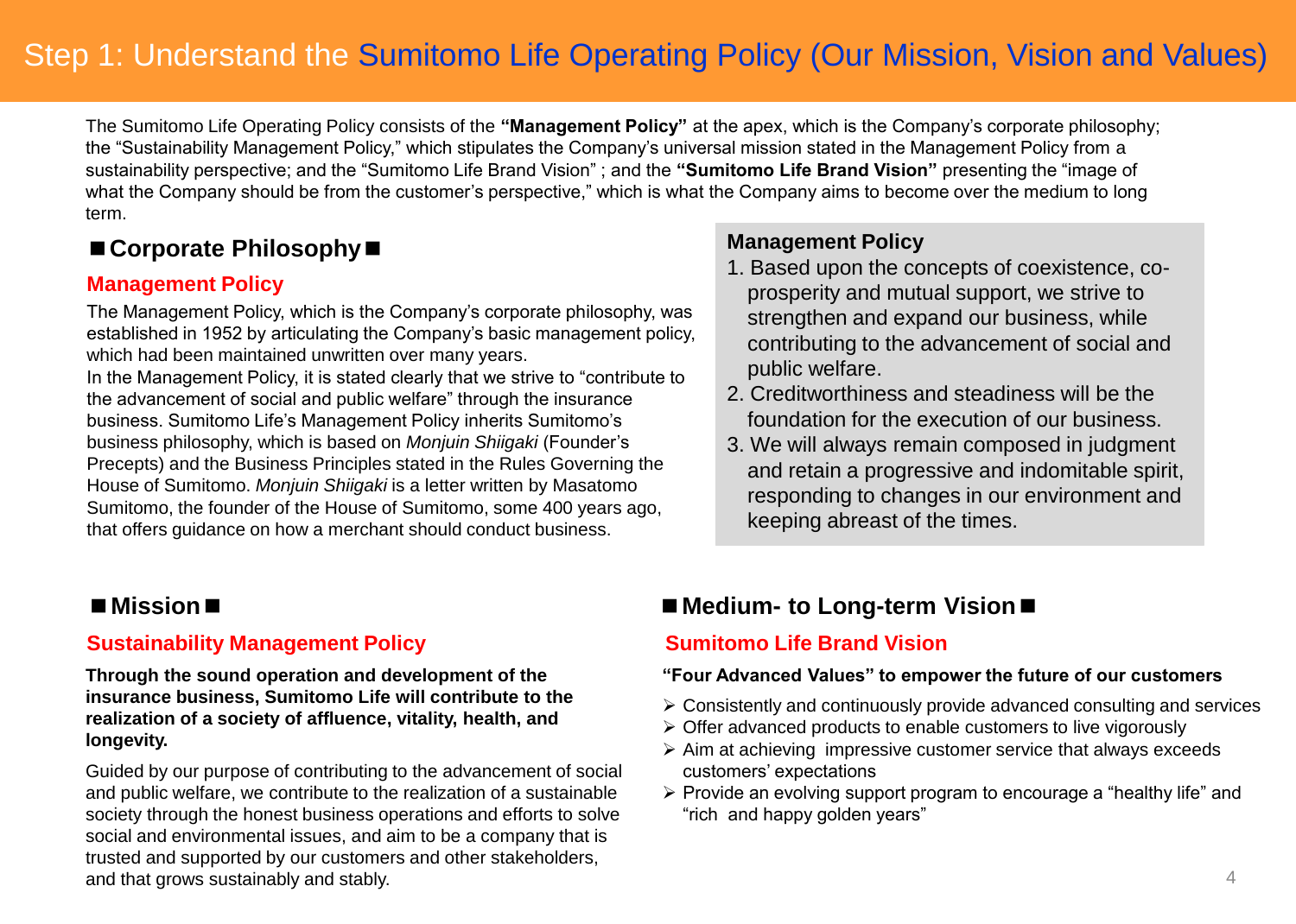## Step 2: Check Your Behavior Using the Code of Conduct Checklist

The Code of Conduct Checklist has been established, which provides common criteria on how each executive and employee should think, decide, and act in the course of daily work under the Sumitomo Life Operating Policy. If you are unsure, check whether your action is in compliance with laws and regulations and other rules, and review your action from the following viewpoints.

#### **[Code of Conduct Checklist] New**

#### **1) Does my behavior lead to satisfaction, peace of mind, and is it in the best interests of "customers"?**

- •Do I recognize that my behavior has an impact on many customers even if I am not directly  $\checkmark$ dealing with customers?
	- •Do I accord priority to customers rather than the interests and convenience of the company and myself?

#### **2) Can I explain my behavior to society with confidence?**

- •Am I taking appropriate action in light of the current circumstances, not simply following our customary way of doing things?
- •Is my behavior socially appropriate and would not cause trouble to customers or the company even if it were reported by mass media or social media?

#### **3) Am I considerate of "coworkers" in my behavior?**

 $\checkmark$ 

 $\checkmark$ •Can I say that I would not be ashamed if my family or my loved ones knew of my behavior?

•Will I take action if I notice behavior that may be inappropriate (in violation of laws and regulations or unethical) in my workplace, rather than pretending that I saw nothing?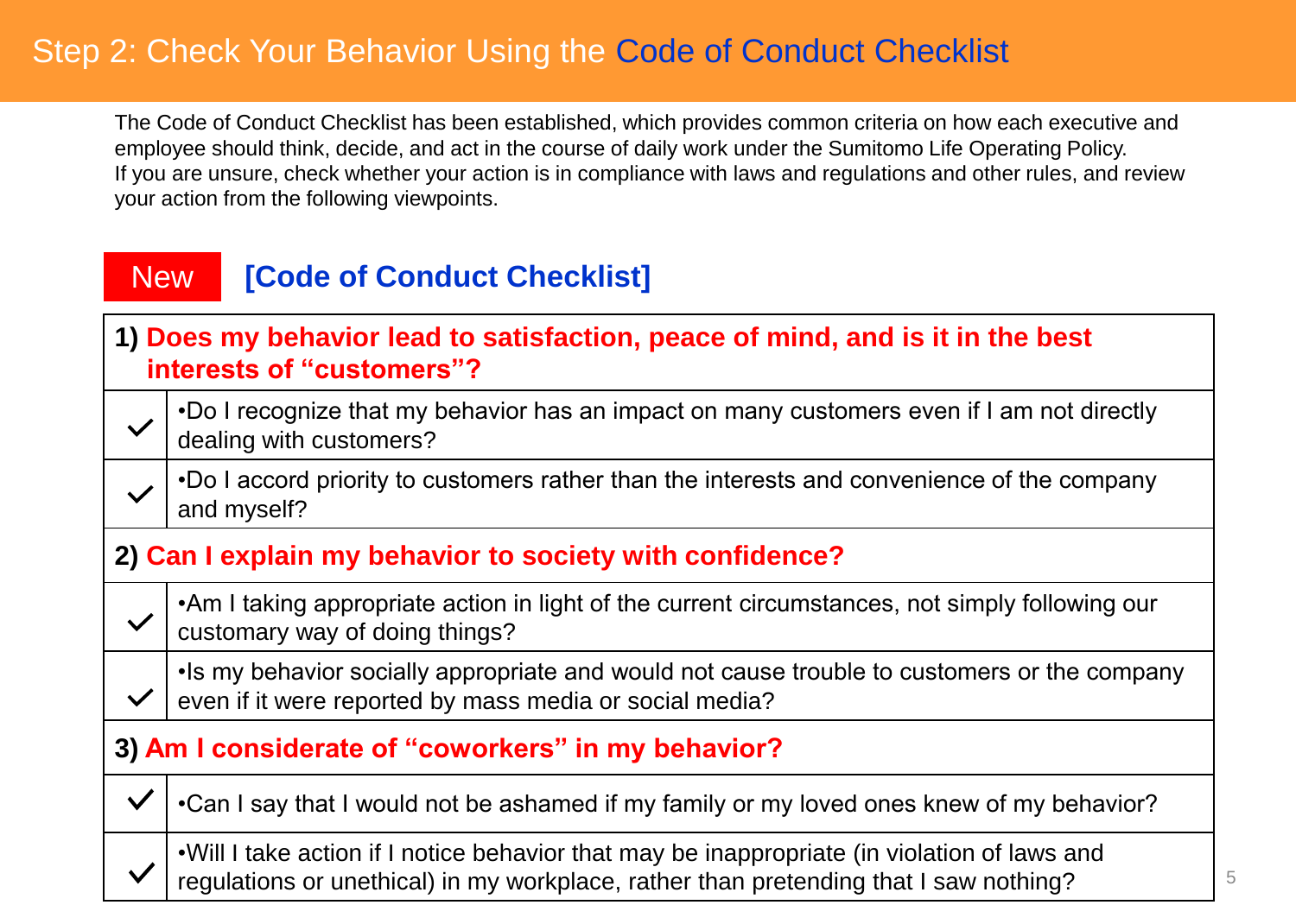

Now, let's take a close look at each item on the Code of Conduct Checklist.

#### **[Code of Conduct check 1]**

**Does my behavior lead to satisfaction, peace of mind, and is it in the best interests of "customers"?**

- •Do I recognize that my behavior has an impact on many customers even if I am not directly dealing with customers?
- •Do I accord priority to customers rather than the interests and convenience of the company and myself?

## **[Key points to facilitate understanding of the Code of Conduct compliance check]**

#### **What is in the best interests of customers?**

Insurance products accompany long relationships with customers. To make sure that customers can have confidence in us when purchasing insurance products from us and that we will be of service to them in any eventuality, Sumitomo Life must earn the trust of society and maintain sound business management.

If even one individual provides benefits that violate laws and regulations or acts in a manner that though not illegal is socially unacceptable for the sake of immediate customer satisfaction, trust in the company might be lost and it might even become difficult to continue in business.

It is important that you always endeavor to provide services of which you can be proud before customers, society, coworkers, and everyone else and with which you can earn trust. Pursuing the best interests of customers leads to customer-oriented business operations.



## **Everything you do impacts customers.**

If your job involves dealing directly with customers, you must strive to act in the best interests of customers in the course of your daily work. If your job involves few opportunities to deal directly with customers, do you still recognize that your job impacts customers? If you do your job in a half-hearted manner, it may cause inconvenience to many customers and undermine society's trust in the company. Recognize that your work impacts many customers and is connected to society's expectations of Sumitomo Life. All of us should recognize this reality and act, thinking of customers and society.

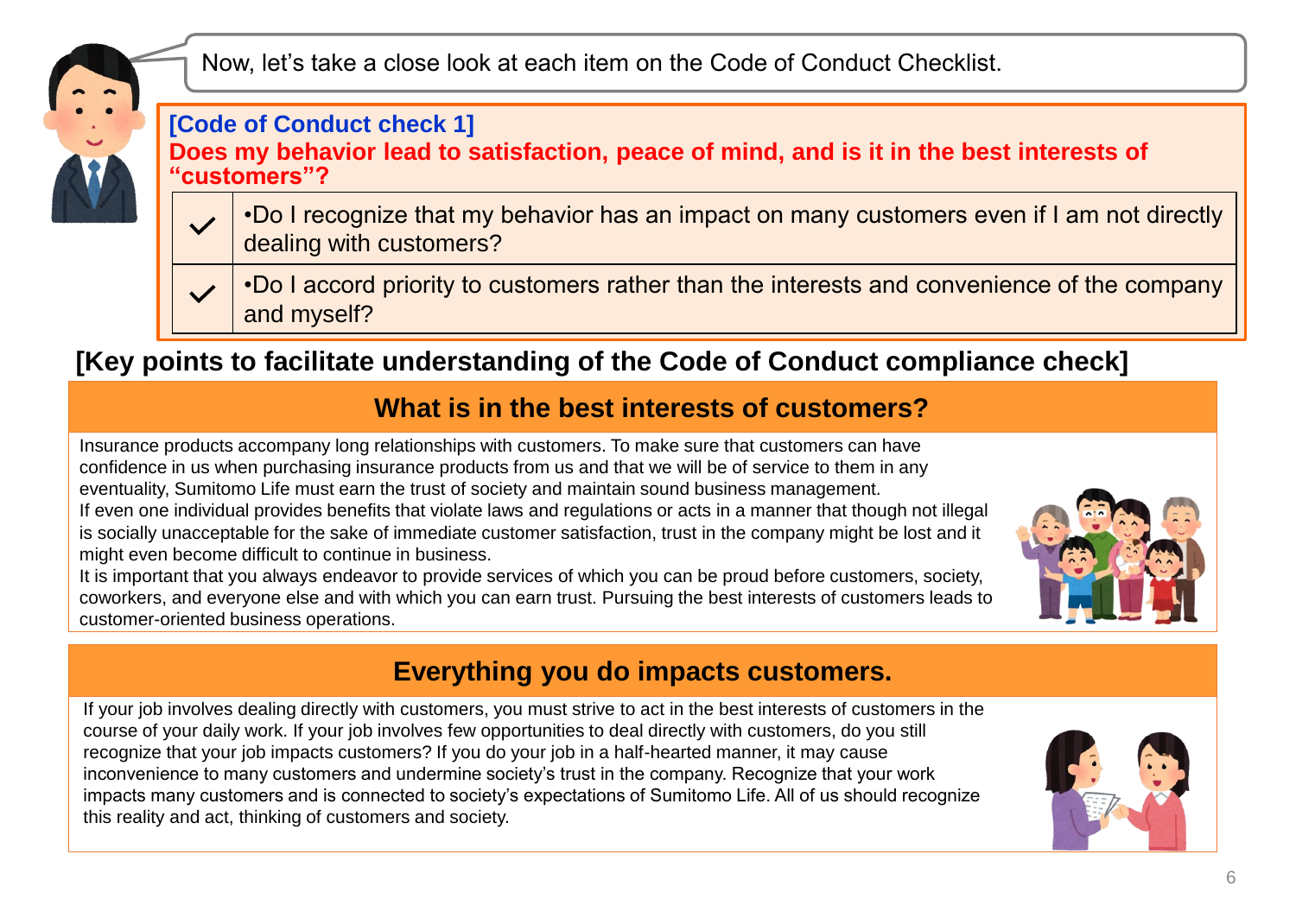| [Code of Conduct check 2]<br>Can I explain my behavior to society with confidence? |                                                                                                                                                                               |  |  |  |
|------------------------------------------------------------------------------------|-------------------------------------------------------------------------------------------------------------------------------------------------------------------------------|--|--|--|
|                                                                                    | .Am I taking appropriate action in light of the current circumstances, not simply following our<br>customary way of doing things?                                             |  |  |  |
|                                                                                    | $\sqrt{\phantom{a}}$ . Is my behavior socially appropriate and would not cause trouble to customers or the company<br>even if it were reported by mass media or social media? |  |  |  |

## **[Key points to facilitate understanding of the Code of Conduct check]**

#### **Sumitomo Life's common sense ≠ Society's common sense**

You know "It's not right. It's wrong." but you don't take any action because "Everyone else is doing it that way." or "We have always done it that way." That isn't the right attitude.

What is taken for granted at Sumitomo Life (or in your department) may not be correct in light of the common sense prevailing in society or in the current circumstances or may never have been questioned.

#### **Unquestioning adherence to "unwritten" rules, traditions and customs**

Documented rules and regulations are reviewed to see whether they are appropriate in view of the current circumstances and updated. However, "unwritten" rules, traditions, and customs may never be reviewed or updated. The more conscientious the workers, the more obsessed they tend to be with such "unwritten" rules, traditions, and customs, blindly adhering to them.

In order to rectify this situation, you need to recognize that society is changing and always be skeptical of "unwritten" rules, traditions, and customs. You must change your mentality.

#### **"There are no precedents."**

"It's impossible because there are no precedents." You reject an inquiry without proper consideration. That isn't the right attitude.

"No precedents" doesn't mean "impossible." Cases that were not expected when the rules were established could arise owing to change in the social environment, etc. If something new arises, you should consider carefully how it should be treated now and in the future and take action, without being constrained by past rules.





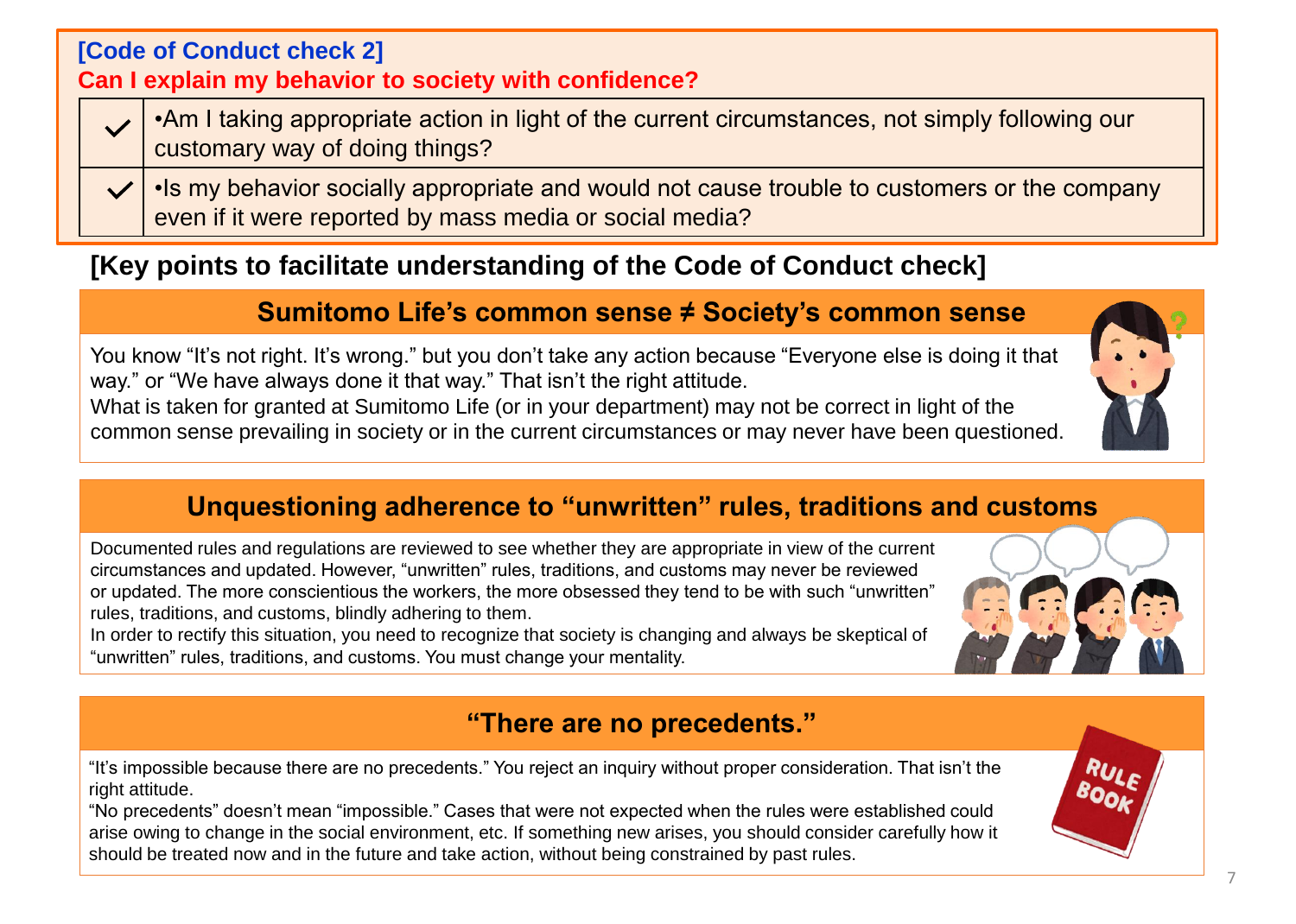| [Code of Conduct check 3]<br>Am I considerate of "coworkers" in my behavior? |  |                                                                                                                                                                                        |  |
|------------------------------------------------------------------------------|--|----------------------------------------------------------------------------------------------------------------------------------------------------------------------------------------|--|
|                                                                              |  | •Can I say that I would not be ashamed if my family or my loved ones knew of my behavior?                                                                                              |  |
|                                                                              |  | . Will I take action if I notice behavior that may be inappropriate (in violation of laws and regulations<br>or unethical) in my workplace, rather than pretending that I saw nothing? |  |

## **[Key points to facilitate understanding of the Code of Conduct check]**

## **The way of doing work**

"This job isn't good enough for us. I'll have XX Dept. deal with it." "It's a bit iffy. I'll transfer it to YY Dept." "I'll assign this task to Z. I'll tell him/her that it's for his/her training." Are people with such attitudes capable?

Taking it easy and avoiding work is inconsiderate to coworkers.

Doing work this way is not in the best interests of customers.

### **Be alert when you hear such phrases!**

Do you or your coworkers use such phrases as those listed below?

Be alert when you use or hear such phrases.

Stop a moment, think, and act appropriately.

- "Don't speak out of turn..."
- "It's good for the company..."
- "It reflects the intention of top management..."
- "Everyone is doing this..."



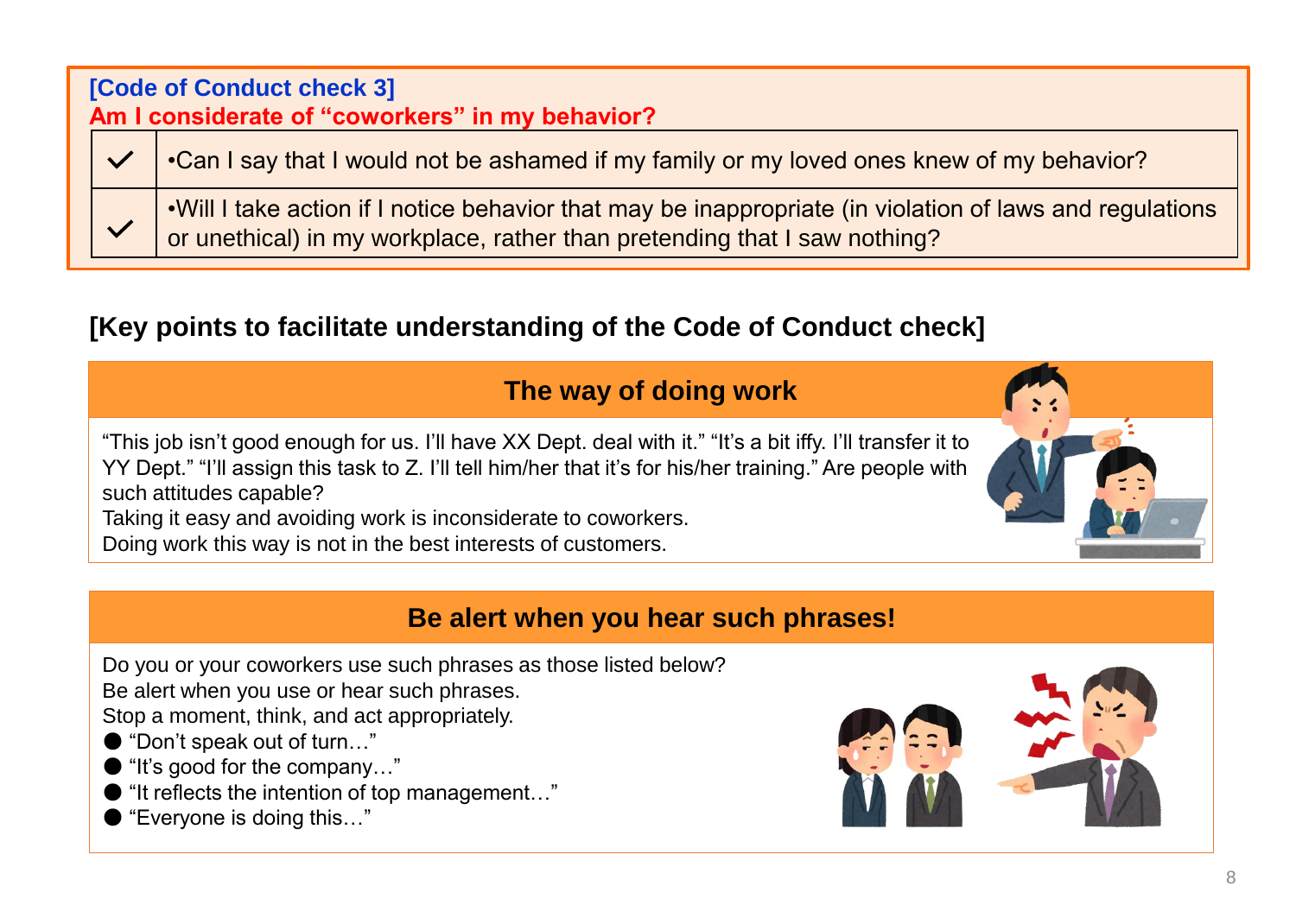## Step 2+: If You are in a Managerial Position, Check the Managers' Dos and Don'ts

In order to inculcate highly ethical standards in executives and employees based on the Code of Conduct throughout the organization and cultivate a superior corporate culture, executives and employees who are superiors (in managerial positions) are required to fulfill greater roles and assume greater responsibility for their behavior.

In addition to managers, people mentoring junior members of a team should have a perspective similar to that of a manager and act in a manner befitting a role model.



In the course of daily work, bear in mind that if you, as a manager, make a wrong decision, significant inconvenience may be caused to customers and society. Acting as a backstop, managers should prevent the occurrence of problems by making appropriate decisions and fulfilling oversight functions.

## New **[Managers' Dos and Don'ts]**

1) Be a role model. Be conscious of your behavior so as to ensure it is appropriate for a manager and make business decisions ethically and objectively.

2) Communicate the details of the Sumitomo Life Operating Policy and the Code of Conduct to your subordinates and vigorously support your subordinates in the fulfillment of their duties.

- 3) Cultivate a workplace environment that encourages members to express their opinions regardless of their titles and positions.
- 4) If a problem arises or if you have any concern, swiftly report it to your superior and implement appropriate measures.
- 5) Strictly refrain from any behavior that could be interpreted as abuse of your position or authority.
- (E.g.: imposing inappropriate pressure on subordinates for the sake of the organization or for selfish reasons.)

## **Be a role model.**

When a subordinate comes to report to you, you say, "I am busy. Let's talk later." without even looking up. You may be extremely busy and have to state the fact. But in such a case, you need to follow up the matter. Subordinates tend to be nervous when talking to their superiors. If a superior shows irritation whenever he/she is spoken to, subordinates will be reluctant to speak to the superior, seek advice or even make an important report, with the result that operations will be obstructed.

These situations may lead to major trouble.

Early on in your career, you must have promised yourself that you would never become such a superior. Recall those formative years and ensure that your behavior is such that you set a good example for your subordinates.



Subordinates watch their superiors attentively.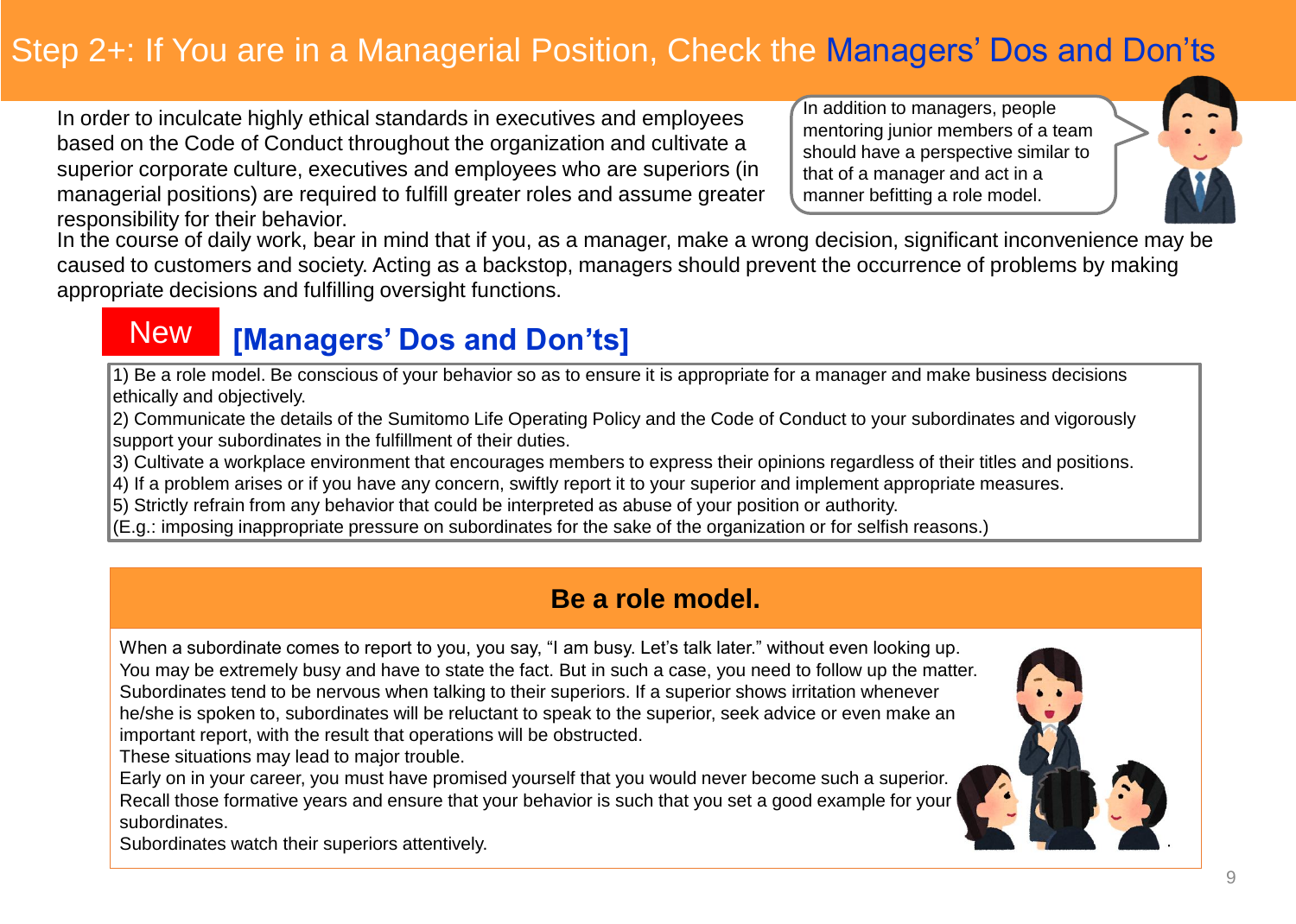If you notice a problem, such as behavior that violates laws and regulations or other rules or the Code of Conduct, report it to your superior and consult him/her or report it through the whistleblowing system without delay.

If you are a superior and are consulted by your subordinates, clarify the nature of the problem and deal with it appropriately from the perspective of the customer or society, not for the benefit or convenience of the company, your department, or yourself.



- Violation of laws and regulations or other rules undermines the trust of customers and society.
- $\circ$  If you think there is a problem in the company, report it to your superior and consult him/her without delay.
- $\circ$  If the problem involves your superior or is such that consulting your superior may be inappropriate, use the whistleblowing system.
- The privacy of whistleblowers and people who seek consultation shall be protected and they shall not receive disadvantageous treatment because of reporting, consultation, cooperation with investigation, etc.

(However, in the case of false reporting or consultation for the purpose of defamation, a person may be subject to disciplinary action in accordance with the employment rules etc. specified separately by each Sumitomo Life Group company.)

## **It is important that you report any concerns.**

In regard to the behavior of your superiors or coworkers, you may be reluctant to report your concerns to a superior or be a whistleblower.

Nevertheless, you should report the matter to a superior or be a whistleblower. Detecting signs of a problem early and nipping it in the bud will prevent or minimize damage. If you feel something is wrong or if you have any doubt, be brave and raise your voice. Your behavior may save the company and will be in the best interests of your coworkers.

## **Violation of the Code of Conduct**

Executives and employees must comply with laws and regulations, other rules, the Code of Conduct, and rules and regulations, procedures, etc. of the relevant Sumitomo Life Group companies. In the case of a violation, a person may be subject to disciplinary action in accordance with the employment rules, etc. specified separately by each Sumitomo Life Group company.

A person will be held responsible for his/her behavior that damages the reputation of and trust in Sumitomo Life Group companies or undermines their interests.



 $\left/ \frac{E_{\text{mploymen}}}{R_{\text{Uleg}}} \right.$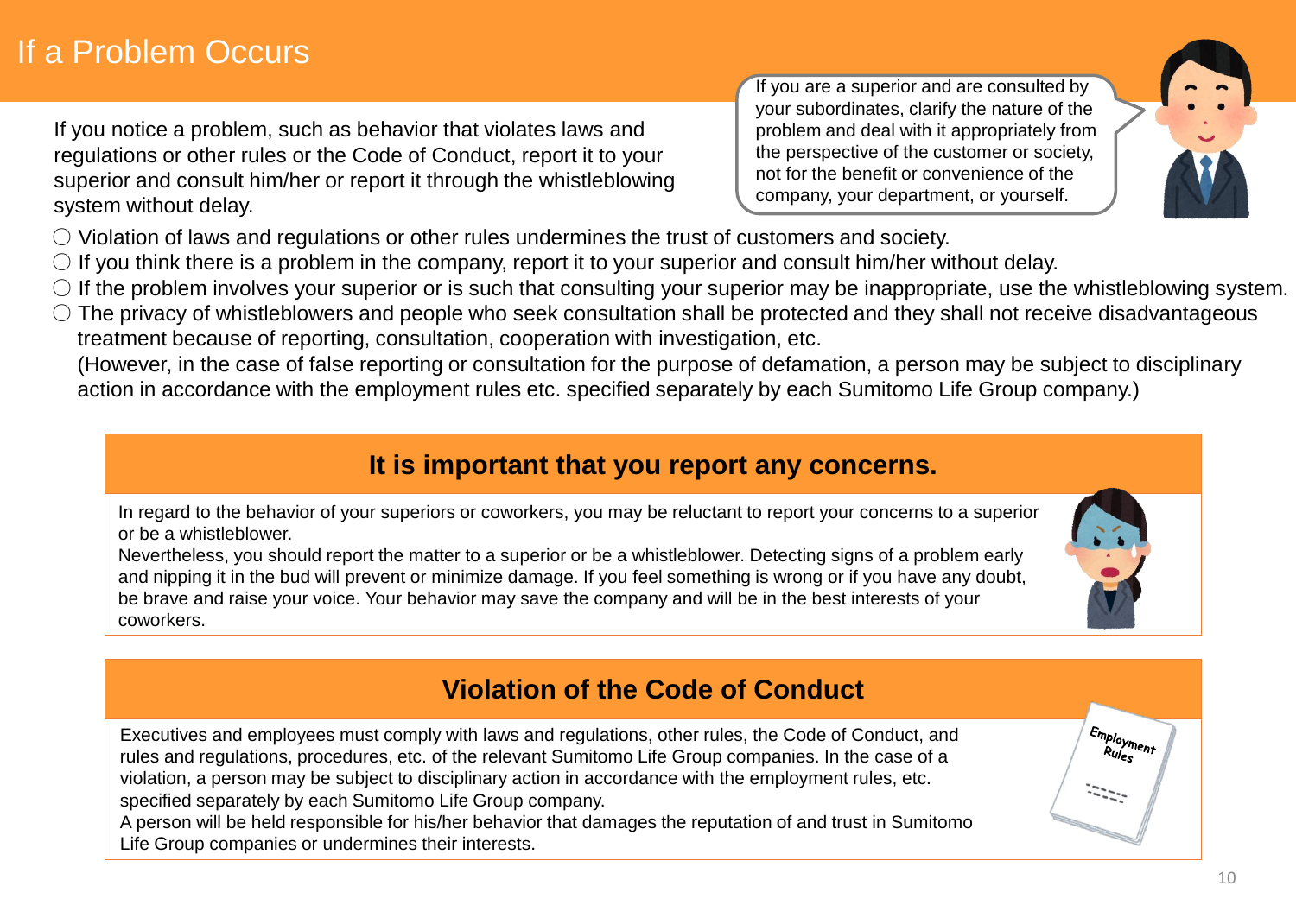## [Sumitomo Life Group Code of Conduct]

Through the sound operation and development of the insurance business and related businesses, the Sumitomo Life Group (Sumitomo Life and its subsidiaries) will contribute to the realization of a society of affluence, vitality and longevity. Under this philosophy, the "Sumitomo Life Group Code of Conduct" has been formulated as a set of guidelines for Sumitomo Life Group companies and their executives and employees to follow in a highly ethical manner. Through the practice of these guidelines, we aim to become the most trusted and supported company by our customers and society, and to grow sustainably and stably.

#### **1. Basic stance**

- a. With our customers' trust in us as the starting point of all our activities, we will provide optimal services to each and every person through the sound operation of the insurance business and related businesses. We will provide accurate and easy-to-understand explanations of the contents of insurance contracts and other important matters.
- b. We will earn the trust and support of our business partners, such as agents, and fulfill our social responsibility together with them.
- c. We will work to create a company where each and every employee can continuously work with pride, confidence and enthusiasm and will value a free and open corporate culture, where employees readily embrace challenges.
- d. We recognize our role and responsibility as a member of society, and will contribute to the creation of a healthy and enriched society, as well as the development of regional societies and international society.
- e. To support healthy lifestyles, we will constantly consider the impact of our business activities on the global environment and actively work to protect it.

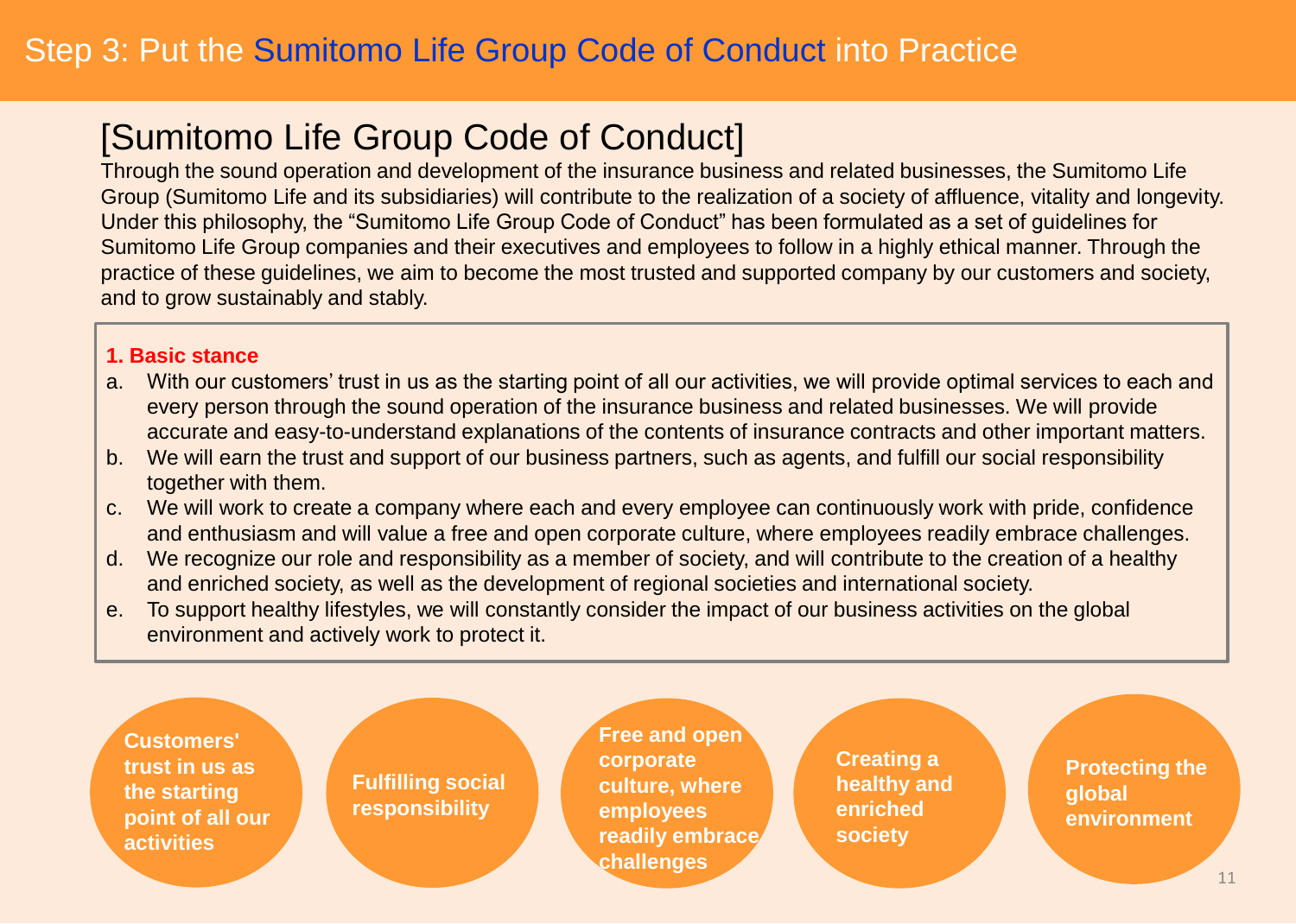#### **2. Soundness and transparency of management**

Mindful of the changing social environment, we will vigorously reflect the voice of the customer and views and opinions of internal and external parties in our business activities and appropriately disclose corporate information in an effort to enhance soundness and transparency of management.

#### **3. Compliance and risk management**

- a. We will conduct fair and honest business activities in compliance with laws and regulations and internal rules as well as in light of social norms.
- b. If it comes to our knowledge that an act violating laws and regulations or internal rules has been or is likely to be committed, we will report the matter to the head of the department or the relevant organization of the head office or to the contact point at the head office.
- c. We will enhance sensitivity to risks and endeavor to detect risks, prevent materialization of risks, and appropriately manage risks.

#### **4. Strict information management**

We will appropriately handle customer information and other important information that comes to our knowledge in the course of business within the scope necessary for business execution and for specified purposes and strictly manage such information to ensure there is no leakage to external parties. These structures also apply to former executives and employees of Sumitomo Life Group companies.

#### **5. Prevention of internal collusion due to conflict of interest**

We will strive to ensure that the interests of customers are not compromised due to conflict of interest between the Sumitomo Life Group and customers or among customers. As executives and employees of the Sumitomo Life Group, we will not behave in a manner that causes damage to customers or the Sumitomo Life Group or undermines trust in the Sumitomo Life Group for reasons of self-interest or to benefit any third party.



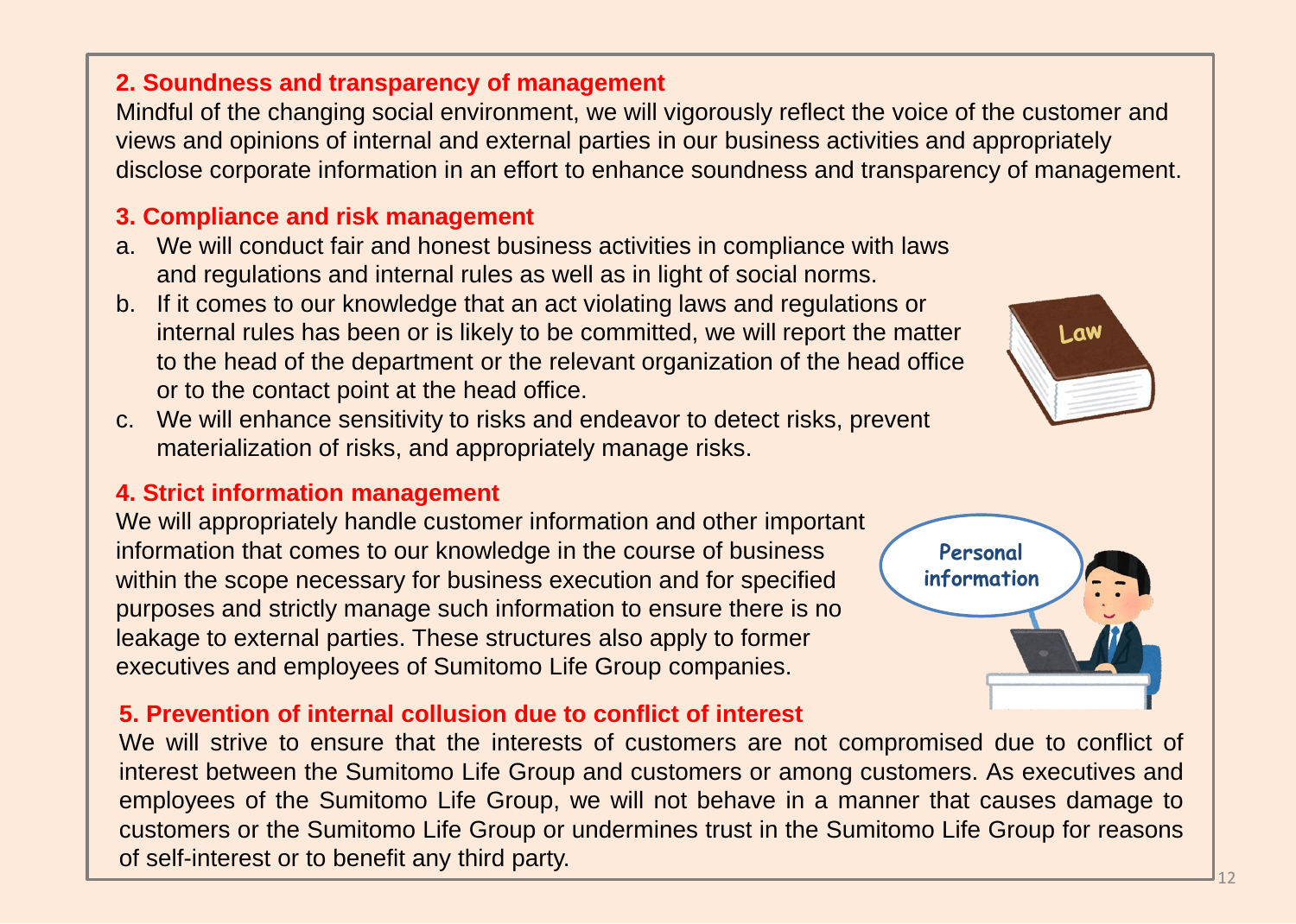**6. Respect for human rights and ensuring a good workplace environment** We will respect human rights and will not engage in any unjust discrimination. We will not behave in a manner that compromises the workplace environment, such as by engaging in sexual harassment or power harassment. If it comes to our knowledge that such behavior is occurring at workplaces, we will deal with the matter swiftly and appropriately.

#### **7. Handling of antisocial forces**

With respect to antisocial forces that threaten the order and safety of civil society, we will maintain a resolute stance and handle them systematically to reject any relationships with antisocial forces and eliminate them.

#### **8. Education and training**

We will strive to enhance expertise and business etiquette through education and training so that we can vigorously provide more advanced and appropriate services and information.

#### **9. Exemplary role in society**

Fully aware that we are involved in a business of a highly public nature, we will strive to fulfill an exemplary role in society. We will strictly refrain from any behavior that undermines trust in the Sumitomo Life Group.



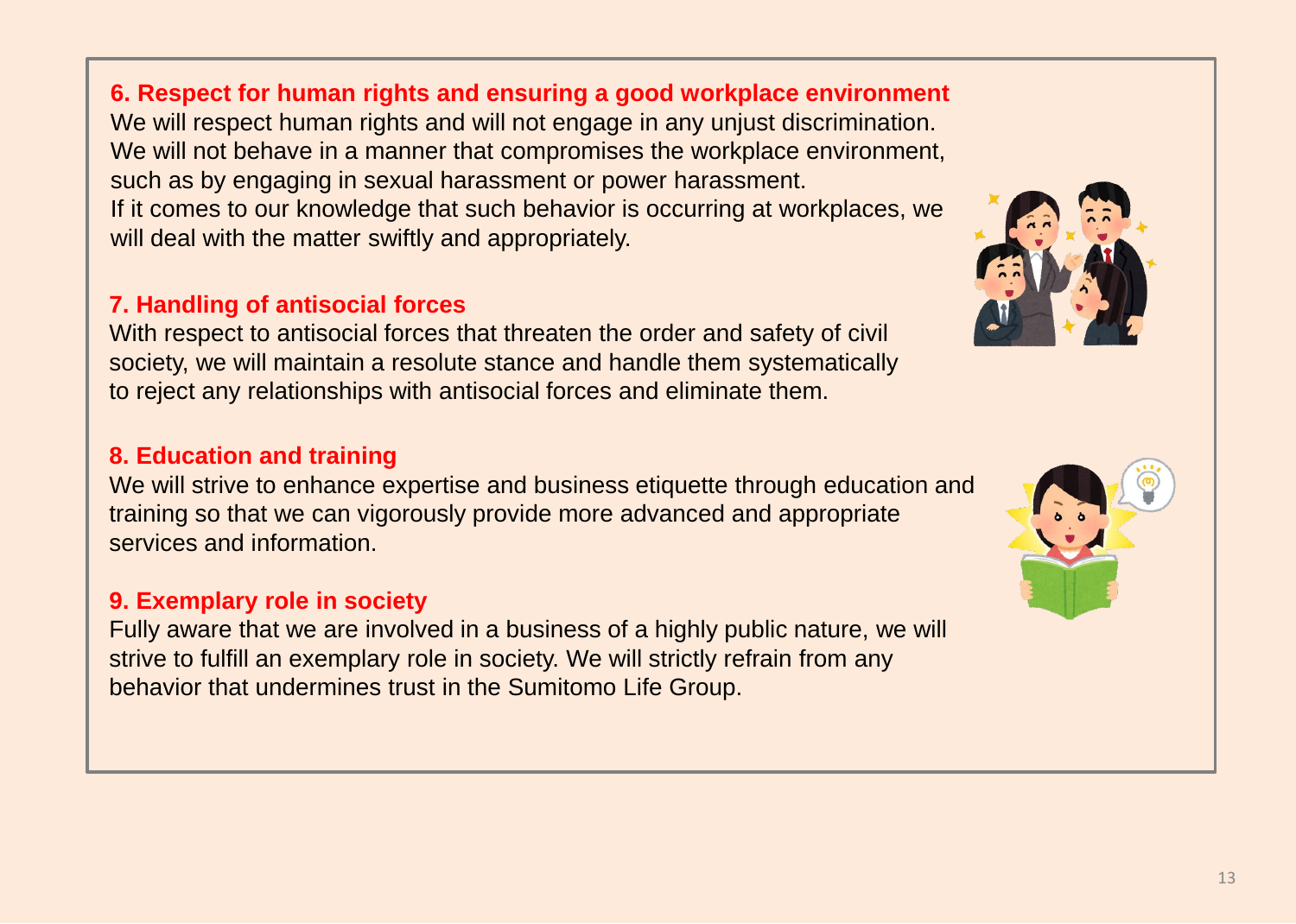In May 2017 Sumitomo Life established the Policy on Customer-oriented Business Operations in order to reinforce promotion of customer-oriented business operations from the perspective of pursuing the best interests of customers. Each executive and employee acting in compliance with the Code of Conduct will lead to realization of customer-oriented business operations and inculcation of a customer-oriented corporate culture.

#### **<Policy on Customer-oriented Business Operations>**

Sumitomo Life Insurance Company has established the following policy in order to promote customer-oriented business operations from the perspective of pursuing the best interests of customers.

- **1. Practice of customer-oriented business operations and inculcation of a customer-oriented corporate culture**
- **2. Provision of the optimal products and services for customers**
- **3. Provision of easy-to-understand information for customers**
- **4. Asset management that supports provision of products suitable for customers' needs and stable asset building**
- **5. Employee education and evaluation systems that contribute to customer-oriented business operations**
- **6. Establishment of systems for appropriate management of conflicts of interest and insurance solicitation management**
- **7. Initiatives for enhancing the effectiveness of customer-oriented business operations**